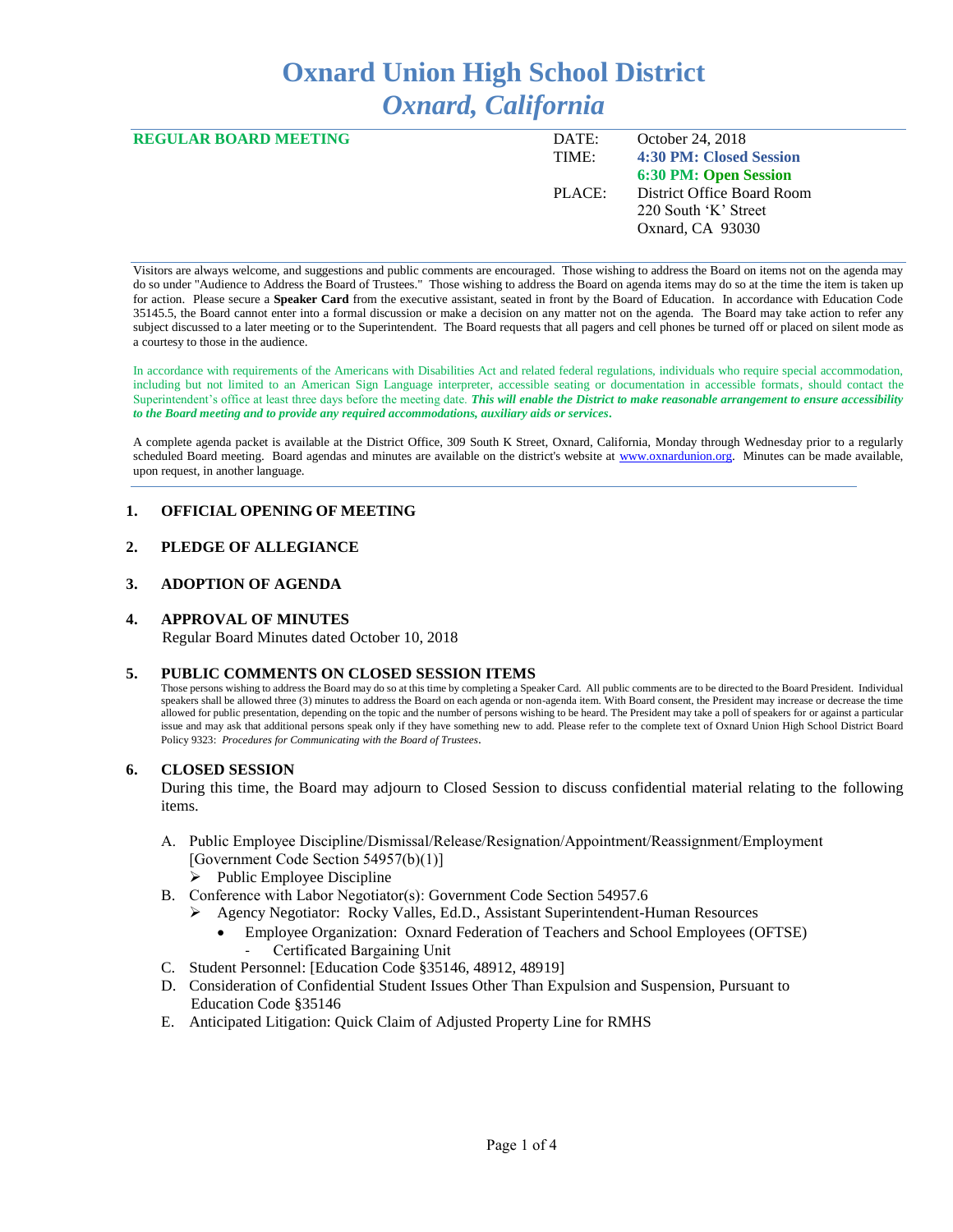Board Meeting Agenda October 24, 2018

| F. | Conference with Real Property Negotiator (Govt. Code § 54956.8)                                          |
|----|----------------------------------------------------------------------------------------------------------|
|    | PROPERTY: 50-acres of 107.25 acres located at or near 1825 Camino del Sol, Oxnard, CA                    |
|    | (southeast corner of N. Rose Ave. and Cesar Chavez Dr.) Ventura County Assessor Parcel No. 214-0-020-595 |
|    | AGENCY NEGOTIATOR: Jeff Weinstein, Assistant Superintendent Business Services and                        |
|    | Dr. Joel Kirschenstein, Consultant Sage Realty Group Inc.                                                |
|    | NEGOTIATING PARTIES: Brian Edward Maulhardt, as Trustee of the Brian Edward Maulhardt                    |
|    | Children's Support Trust                                                                                 |
|    | UNDER NEGOTIATION: Price and terms of payment                                                            |
|    | G. Conference with Real Property Negotiator (Govt. Code § 54956.8)                                       |
|    | PROPERTY: Multiple District-owned parcels, including: (1) Bell Ranch Property, Assessor Parcel No.       |
|    | ("APN") 156-0-180-385, Camarillo, California; (2) South of Oxnard High School, APN 183-0-030-180; (3)    |
|    | District Office Campus, 220, 309, and 315 South K Street, Oxnard, CA, APNs 202-0-010-630 & -740; (4)     |
|    | Hueneme Road Adult School, 527 W Hueneme Road, Oxnard, CA, APN 222-0-082-625; (5) 280 and 300            |
|    | Skyway Drive, Camarillo, CA, APN 230-0-130-105; and (6) 15 Stearman Street, Camarillo, CA, APN 230-      |
|    | $0-130-115$                                                                                              |
|    | AGENCY NEGOTIATOR: Jeff Weinstein, Assistant Superintendent Business Services and                        |
|    | Dr. Joel Kirschenstein, Consultant Sage Realty Group Inc.                                                |
|    | NEGOTIATING PARTIES: To be determined                                                                    |
|    | UNDER NEGOTIATION: Price and terms of payment.                                                           |
|    | H. Conference with Real Property Negotiator (Govt. Code $\S$ 54956.8)                                    |
|    | PROPERTY: 7.6 Acres located 1800 Solar Drive, Oxnard, CA, Ventura County Assessor Parcel No. 213-        |
|    | $0-070-045$                                                                                              |
|    | AGENCY NEGOTIATOR: Jeff Weinstein, Assistant Superintendent Business Services and                        |
|    | Dr. Joel Kirschenstein, Consultant Sage Realty Group Inc.                                                |
|    | NEGOTIATING PARTIES: NAI Capital                                                                         |

UNDER NEGOTIATION: Price and terms of payment.

# **7. RECONVENE IN PUBLIC: REPORT ON CLOSED SESSION ACTION**

# **8. RECOGNITION**

#### ➢ **Outstanding Student Award- Adolfo Camarillo High School**

# **9. PUBLIC COMMENTS TO ADDRESS THE BOARD OF TRUSTEES**

Those persons wishing to address the Board may do so at this time by completing a Speaker Card. All public comments are to be directed to the Board President. Individual speakers shall be allowed three (3) minutes to address the Board on each agenda or non-agenda item. With Board consent, the President may increase or decrease the time allowed for public presentation, depending on the topic and the number of persons wishing to be heard. The President may take a poll of speakers for or against a particular issue and may ask that additional persons speak only if they have something new to add. Please refer to the complete text of Oxnard Union High School District Board Policy 9323: *Procedures for Communicating with the Board of Trustees.*

#### **10. SUPERINTENDENT'S REPORT**

# **11. STUDENT REPRESENTATIVE TO THE BOARD – MARITZA SALCEDO**

# **12. CONSENT CALENDAR**

#### **Business Services**

- **A.** Consideration of Approval of Purchase Orders, October 1-12, 2018
- **B.** Consideration of Approval for Replacement of Hueneme High School Stadium, Two Sets of Speakers and Two Poles
- **C.** Consideration of Approval of Change Order, Credit, for Adolfo Camarillo High School Pole Vault Relocation
- **D.** Consideration of Approval of Oxnard Union High School District Site Safety Plans for 2018-2019 School Year
- **E.** Consideration of Approval for Dial Security Installation of Videofied Video Verification System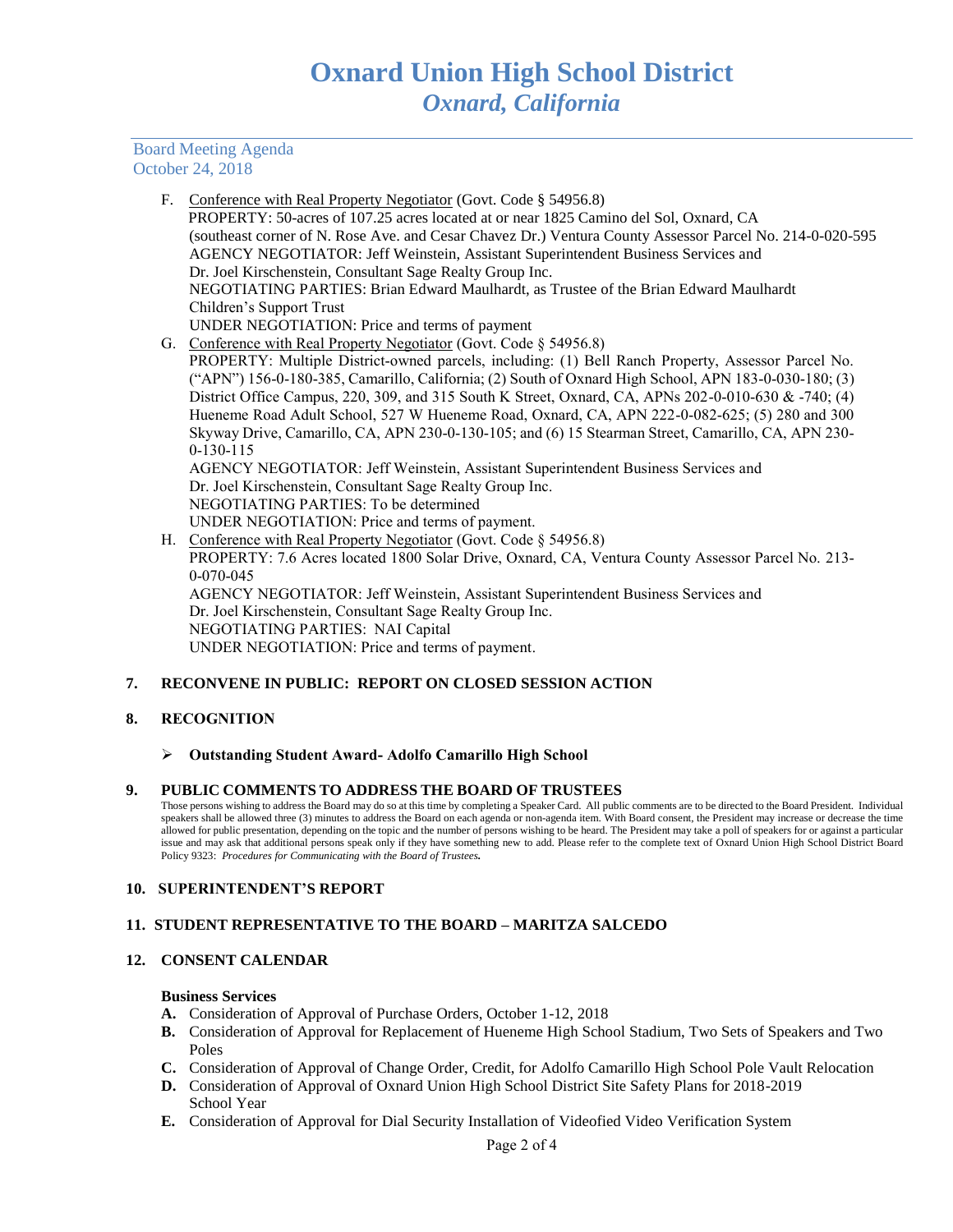Board Meeting Agenda October 24, 2018

**F.** Consideration of Approval of Maxim Healthcare Services Staffing Agreement

## **Educational Services**

- **G.** Consideration of Approval of Obsolete Textbooks to be Discarded
- **H.** Consideration of Approval of Stipulated Student Expulsions by Agreement of the School Principal, the Student, and the Students' Parent/Guardian, as per Board Policy 5144, Section 22

## **Human Resources**

**I.** Consideration of Approval of Personnel Items

## **Board Policies**

- **J.** Consideration of Revision of Oxnard Union High School District Board Bylaw 9012: *Board Member Electronic Communications* [Second Reading]
- **K.** Consideration of Revision of Oxnard Union High School District Board Bylaw 9100: *Organization* [First Reading]
- **L.** Consideration of Approval of Revision to Board Policy 5020 *Parental Rights and Responsibilities* [First Reading]
- **M.** Consideration of Approval of Revision to Board Policy 6020 *Parent Involvement* [First Reading]
- **N.** Consideration of Approval of Revision to Board Policy 6145 *Extra Curricular and Co-Curricular Activities* [First Reading]
- **O.** Consideration of Approval of Revision to Board Policy 6145.2 *Athletic Competition* [First Reading]
- **P.** Consideration of Approval of Revision to Board Policy 6171 *Title I Programs* [First Reading]
- **Q.** Consideration of Adoption of Board Policy 6142.7 *Physical Education and Activity* [First Reading]
- **R.** Consideration of Adoption of Board Policy 6173.1 *Education for Foster Youth* [First Reading]
- **S.** Consideration of Approval of Revision to Board Policy 6173 *Education for Homeless Children* [First Reading]
- **T.** Consideration of Approval of Revision to Board Policy 4112.2 *Certification* [Second Reading]
- **U.** Consideration of Adoption of Board Policy 4113 *Assignment* [Second Reading]
- **V.** Consideration of Adoption of Board Policy 4119.11 *Sexual Harassment* [Second Reading]
- **W.** Consideration of Adoption of Board Policy 4222 *Teacher Aide/Paraprofessionals* [Second Reading]
- **X.** Consideration of Adoption of Board Policy 4319.11 *Sexual Harassment* [Second Reading]
- **Y.** Consideration of Adoption of Board Policy 5125.1 *Release of Directory Information* [Second Reading]
- **Z.** Consideration of Adoption of Board Policy 6190 *Evaluation of the Instructional Program* [Second Reading]
- **AA.** Consideration of Approval of Revision to Board Policy 4219.11 *Sexual Harassment* [Second Reading]
- **BB.** Consideration of Approval of Revision to Board Policy 6174 *Education for English Learners* [Second Reading]
- **CC.** Consideration of Approval of Revisions to Board Policy 4313.2 *Demotion/Reassignment* [Second Reading]

# **13. ACTION ITEMS**

#### **Business Services**

- **A.** Consideration of Approval of RFP to Sell Surplus Properties as Recommended by the 7-11 Committee [First Reading]
- **B.** Consideration of Approval of Purchase Sale Agreement for Ventura County Assessor Parcel No. 213-0-070- 045,1800 Solar Drive, Oxnard, CA
- **C.** Consideration of Adoption of Resolution No. 18-38 Establishing the Special Reserve Fund for Capital Outlay Projects, Relocation of District Office, Fund 410
- **D.** Consideration of Approval to Increase *Nutrition Services Assistant I* Site Positions

#### **Educational Services**

**E.** Consideration of Approval of Revision to Board Policy 5116.1 *Intradistrict Open Enrollment* [First Reading]

# **Human Resources**

**F.** Consideration of Adoption of Job Description: *Nutrition Services Clerk* [First Reading]